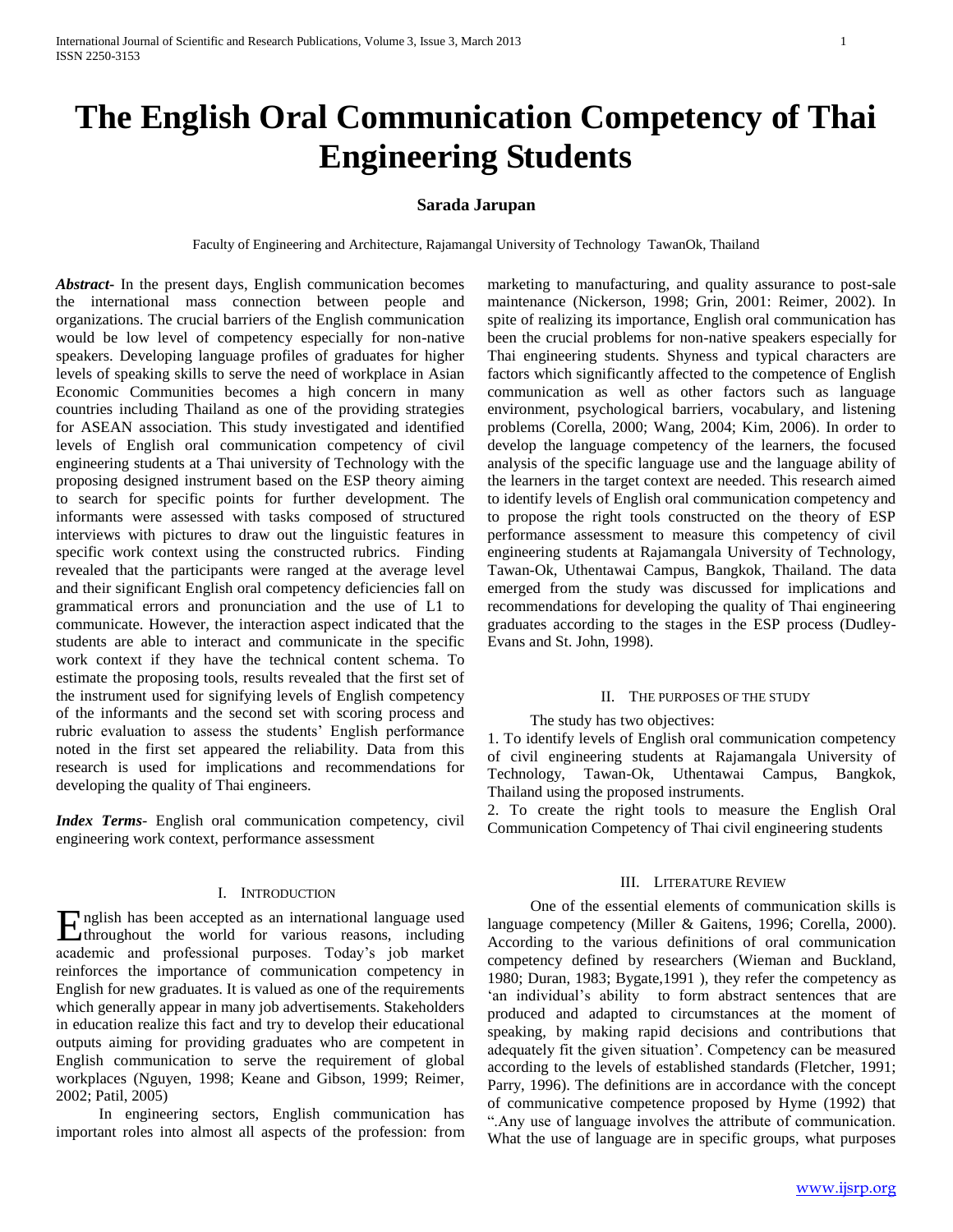people have for language, ….the perspective of communicative competence is intended to help answer the fundamental justification for introduction of the notion of communication into models of grammar"

 As English has been cited as the major language of global business, communication competency in English is always referred to as an important requirement for graduates to enter the workplace.

 To assess the civil engineering students" performance in English oral communication, the language of ESP is considered to be the target language performance. The language in ESP refers to the whole range of language resources and the language produced. It should be adequate for the job and not necessarily be at a native speaker level, but it should employ communicative strategies and be effective in communicating with non-native professional users of English (Munby, 1978; Hutchinson and Waters, 1987; Robinson ,1980; Douglas, 2000). What really matters in ESP assessment is whether learners can communicate in a specific target language and use knowledge of the field in order to achieve their aims, in order to understand and be understood, and in order to get their message across in English (Douglas, 2000 as cited in Tratnik, 2008).

 Characteristics of ESP performance assessment (Brown, 2004) are considered to frame the instrument design to measure the expected outcome. Task specifications and task content (Brown, 2004;Tratnik, 2008) are constructed from previous need analysis (Kaewpet, 2009), existing standards of English for Engineering Occupations developed by The English Language Development Center, or ELDC, (2005) and comments and perceptions of experts in the field. The theme of language use in this performance assessment constructed from the sourced mentioned is under the context of "Safety in a construction workplace"

 In term of speaking assessment criteria, some existing types of proficiency assessment in The American Council on the teaching of Foreign Languages (ACTFL, 1999) and The Common European of Reference for Languages (CEFR, 2011) are considered to design the appropriate level identification process. Linguistic, textual, functional, sociolinguistic and strategic competences are types of language knowledge that specialists involved in assessing speaking competencies (Quellmalz, 1991; Bachman & Palmer, 1996; Luoma, 2004; Tratnik, 2008) mentioned that they should be components to be measured in the English oral communication competency performance of the learners.

## IV. METHODOLOGY

 The informants for this research were the interviewed 20 final year's students of civil engineering, Faculty of Engineering and Architecture, Rajamangala University of Technology, Uthentawai campus, Bangkok as the target group to draw out their profiles of English oral communication competency for further development.

 This study started from reviewing literatures to create tools for the language performance measuring. The safety issue in a construction workplace was set as the theme to define task specifications, task content, scoring and estimating for the English oral communication competency assessment. Task specifications rely on demands of the linguistic characteristics of specialists working in the construction areas which could reflect of target group"s language used. Two sets of instrument were designed following the research objectives to define the right tools. Then, the reliability and validity of tools were examined and verified by specialists in the fields. The content of the first tool was also determined in their validity by testing with the pilot student"s opinion. The instrument was developed before administering to the informants to consider the characteristics of language input which could draw out the language performance outcome. After that, their performances were collected and analyzed for each expected task as

their language profiles.

# V. RESULTS

# **Identifying the target language profiles based on specific tasks**

 The participants were identified for levels of their English oral communication competency according to the eight specific tasks given as follow:

# **Giving personal information**

 Half of the informants were identified, according to the instrument, at acceptable scale (Table 1) in using appropriate syntax to perform the task. Only two persons were assessed at poor scale while seven persons were put at the good one. The significant errors found in this task were using verb "be" and "other verbs" together, missing verb to be (is, am and are) and describing jobs without articles. Other errors frequently appeared were tenses, subject verb agreement, articles and using incorrect pronouns.

# **Describing instruction signs in a construction site and identifying words for personal protective equipment**

 Fourteen students were rated at acceptable scale for their performances in describing instruction signs. Two participants were identified at good one while four of them were unable to communicate in English with appropriate structures expected in the task, respectively (Table 1). Structures mostly used in this task are *You must+ wear/use+ PPE, Infinitive (Wear/Use+ PPE*), *You shoud+ verb1 (wear, use) + vocab*. Meanwhile, the significant errors found were broken words and phrases without any verbs to communicate intelligibly.

 Six participants were rated at good scale in identifying words of personal protective equipment while twelve students performed at acceptable one following by two students at poor scale. Problems in English communication found from the lacking knowledge of word used in specific context of personal protective equipment.

# **Explaining warning signs and using vocabulary explaining warning signs for safety in a construction site**

 Results from this task revealed that only one student was at good scale while thirteen participants were rated at acceptable one with two participants at poor scale (Table 1), respectively. Syntax errors often found in this task were missing of verb to do, omission of verb after do not, miss verb and use wrong tenses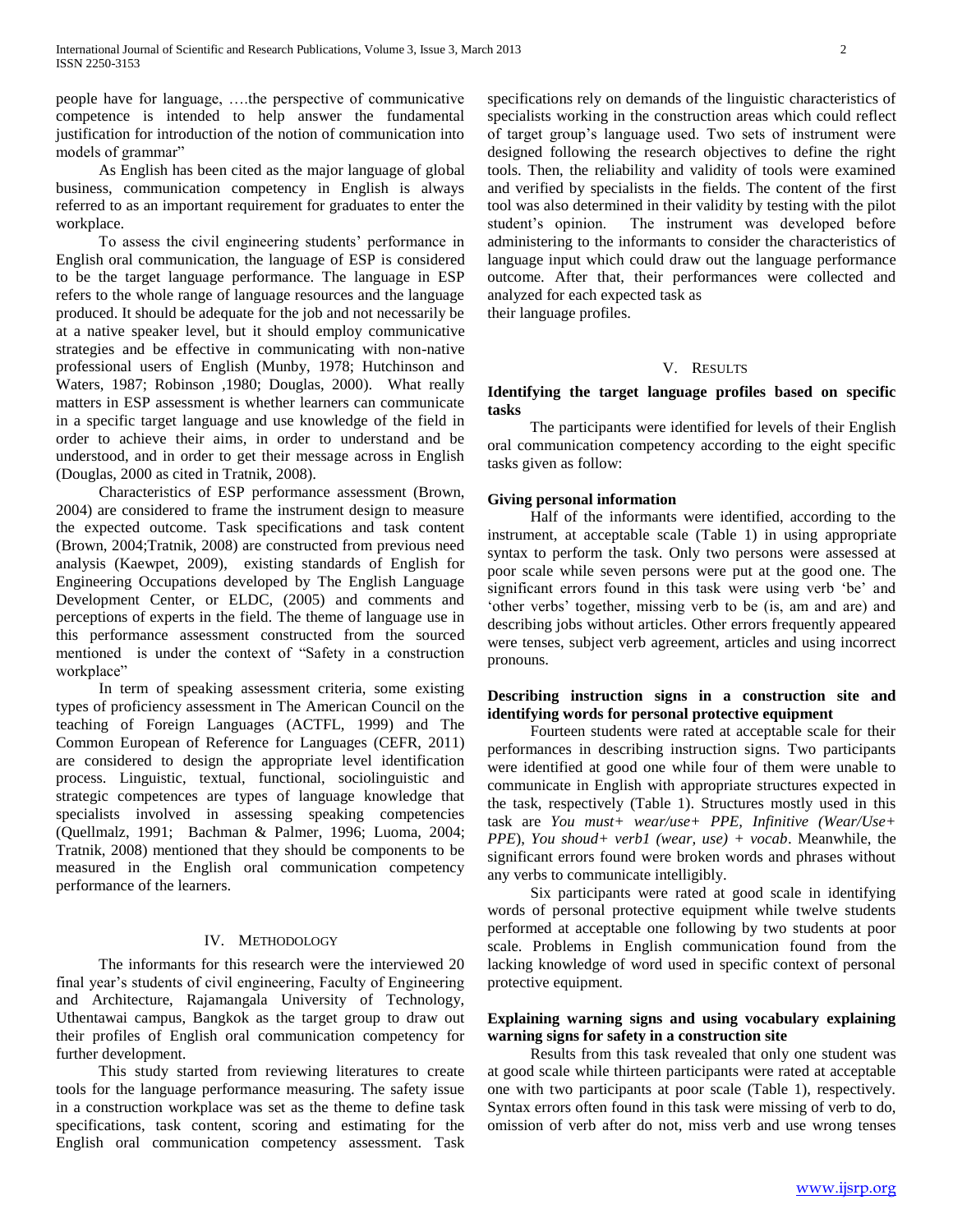including words causing the problem for English communication in the warning signs such as scaffold, sandals and climb.

# **Using phrases/ sentences to explain the circumstances of accidents**

 Only one person performed at good scale, ten students were measured at acceptable rank and nine students were at poor one, respectively (Table 1). Significant errors appeared in the forms of the absence of basic sentence structures, subject+verb agreement, using wrong tenses and incorrect uses of articles.

# **Using phrases/ sentences to explain causes of accidents**

 Two students performed at good scale, twelve were grouped at acceptable one and six participants failed to communicate in English language as expected goal stated in the task, respectively.

# **Making suggestion to prevent the accident in a construction site**

 Ten of civil engineering students performed at good scale while six participants were identified at acceptable one. There were four students who failed to use English communication to convey their idea.

 Lacking of ability to comprehend the question especially the word "prevent", the use of modal verb (should) without infinite verb are the significant errors found in this task.

# **Levels of English oral communication competency**

 According to table 2, levels of English oral communication competency of the target group were identified ranging from novice (N), to intermediate (I) and advance (A) with slightly differences shown with the mark of plus(+) and minus(-) depending on their competency in the areas as follow:

 *Pronunciation competency*: results showed the numbers of 4N-, 12N and 2N+ students identified in this competency category. Interestingly, only two students were in intermediate level. Problems found in this subject are the omission of final sounds either in the consonant ending or ending 's' for plural, mispronunciation of /l/ and /r/, giving wrong pronunciation from misspelling and placing accents on wrong syllables.

 *Aspect of vocabulary*: levels of this competency were identified, according to the established rubrics, from novice to intermediate. Participants were ranged with 2N- , 4N and 4N+. Other ten students were ranged with 2I- , 3I and 5I+, respectively. For vocabulary section, lacking of vocabulary knowledge is the significant problem found in this target, even though, the informants could perform very well in identifying personal protective equipment and safety sign tasks but they failed to choose correct words to describe the accidents in construction sites. Besides, participants were unable to produce the language suitably to the context given in the interview.

 *Fluency of English oral communication competency*: levels of this competency of the participants fell to novice and intermediate with numbers of 2N-, 7N and 4N+ students, respectively. For intermediate levels, there were 1I-, 7I and 1I+ students, respectively. Difficulties of fluency areas mostly found in forms of speech rate, long pauses and silence Fragment, broken words and refusing to speak English often occurred during this performance assessment.

*Aspect of interaction competency*: this task revealed interesting results that participants have various interaction competencies as shown in the numbers of different levels. The identification ranged from the numbers of students in novice to advance levels beginning with 2N, 1I- , 13I , 3I+ and 1A, respectively. The informants showed effort trying to express their ideas, understanding and schema knowledge to interact the interviewer. Even though they have limitation of their language resource, they responded with their strategic competence to maintain the conversation. Using their native language, Thai, to clarify the tasks was mostly found as the strategy in their English oral communication.

 *Coherence*: levels of all participants are classified into numbers of 1N-, 1N, 2I-, 15I and 1I+, respectively. Most of connectors they used in this conversation are "and", 'but', 'then', 'so' and 'because'. Actions of the awkwardness and repetition of ideas appeared as coherent competency of some participants in the study.

# VI. TIME COMPLETION

 Time used by the participants to complete the 8 tasks given varied from 3.00-8.02 minutes. Overall time completion could signify into 5 different framed: 4.00-4, 30, 4.31-5.00, 5.01- 5.30, 5.31-6.00 and 6.01 up to 7 minutes (Table 2).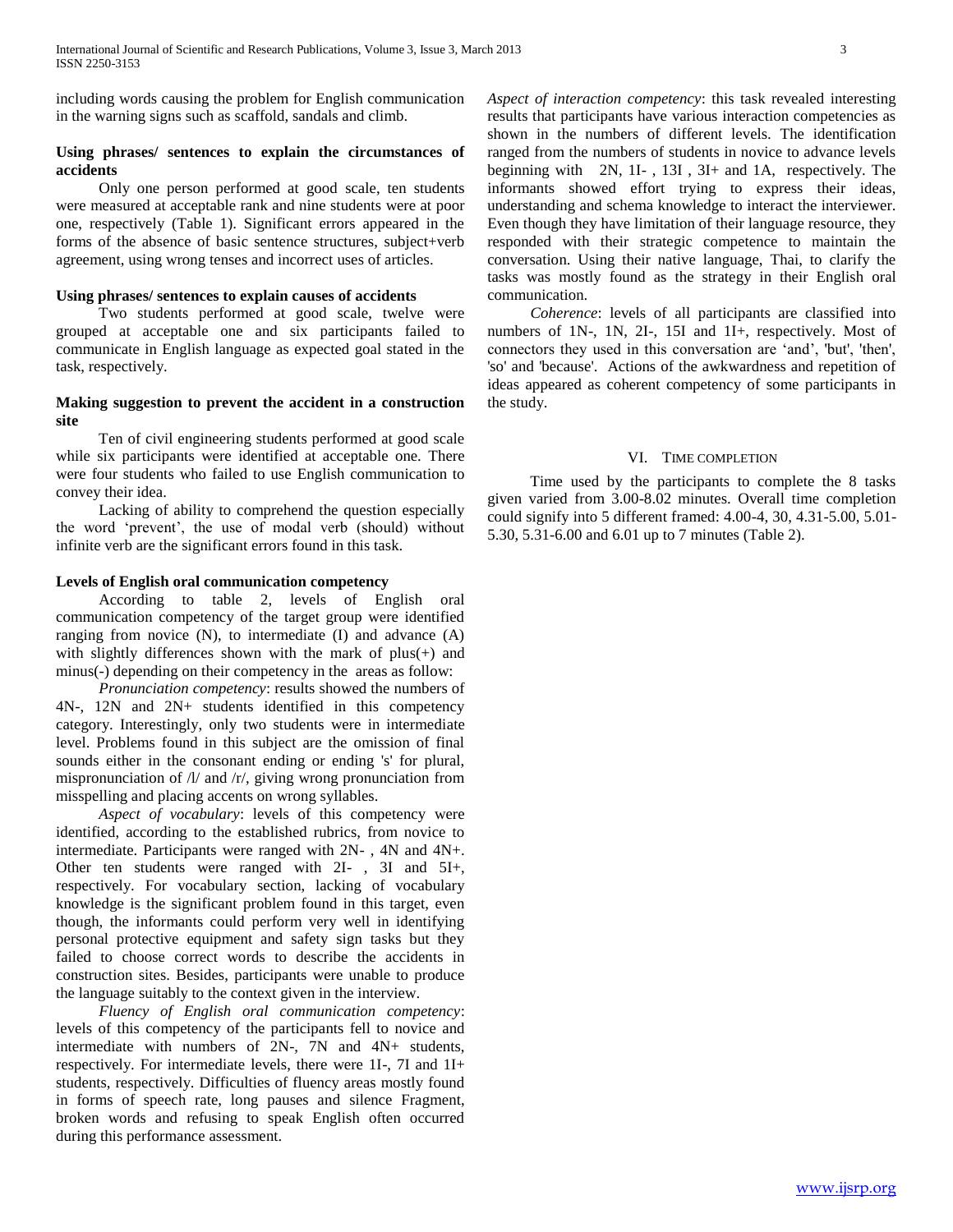| <b>Performance Evaluation Analyses</b>                   |              |              | Participant No. (N=20) |              |              |              |                |              |              |              |                      |              |              |              |              |              |              |              |              |                |
|----------------------------------------------------------|--------------|--------------|------------------------|--------------|--------------|--------------|----------------|--------------|--------------|--------------|----------------------|--------------|--------------|--------------|--------------|--------------|--------------|--------------|--------------|----------------|
|                                                          |              | $\mathbf{2}$ | 3                      | 4            | 5            | 6            | 7              | 8            | 9            | 10           | 11                   | 12           | 13           | 14           | 15           | 16           | 17           | 18           | 19           | 20             |
| - Giving<br>personal<br>information<br>(Structure)       | $\mathbf{A}$ | $\mathbf{A}$ | $\mathbf{A}$           | ${\bf P}$    | $\mathbf{A}$ | $\mathbf{A}$ | G              | $\mathbf{A}$ | $\mathbf{A}$ | $\mathbf{A}$ | $\mathbf G$          | $\mathbf{P}$ | A            | $\mathbf G$  | G            | $\mathbf{A}$ | A            | $\mathsf G$  | G            | G              |
| - Pronunciation                                          | N            | N            | $N+$                   | N            | $\mathbf N$  | $\mathbf N$  | $\mathbf{I}$   | $\mathbf N$  | $\mathbf N$  | $N-$         | $N-$                 | $\mathbf N$  | ${\bf N}$    | $\mathbf N$  | ${\bf N}$    | $\mathbf N$  | $N+$         | $\bf{I}$     | N            | $N+$           |
| - Vocabulary                                             | N            | N            | $\mathbf{I}$           | $I+$         | $\mathbf{I}$ | $\mathbf{I}$ | $I+$           | N            | $\mathbf{I}$ | $N-$         | $I+$                 | $N+$         | $\mathbf N$  | $\mathbf N$  | $\mathbf N$  | $N+$         | $N+$         | $\bf I$      | N            | $N+$           |
| - Fluency                                                | N            | N            | $\blacksquare$         | L            | $\mathbf{I}$ | $\mathbf N$  | $N+$           | $\mathbf N$  | $\mathbf{I}$ | $N-$         | $\mathbf{I}$         | $\mathbf N$  | $N+$         | $\mathbf N$  | $\mathbf N$  | $\mathbf I$  | $N+$         | $N+$         | N            | $\mathbf{I}$   |
| - Interaction                                            | Ι.           | A            | $\mathbf{I}$           | $\bf{I}$     | $I-$         | $I-$         | $\blacksquare$ | $\mathbf I$  | $\bf{I}$     | ${\bf N}$    | $I+$                 | $\mathbf N$  | $\bf{I}$     | $\mathbf{I}$ | $\mathbf{I}$ | $\mathbf{I}$ | $\mathbf{I}$ | $\bf{I}$     | $I+$         | $I+$           |
| - Coherence                                              | $\mathbf{I}$ | T            | $\mathbf{I}$           | $\mathbf I$  | $\mathbf{I}$ | $\mathbf{I}$ | $\mathbf{I}$   | $\mathbf{I}$ | $\mathbf{I}$ | $N+$         | $I+$                 | $\mathbf N$  | $\mathbf{I}$ | T            | I            | $\mathbf{I}$ | $\mathbf I$  | $\mathbf I$  | $I+$         | $\blacksquare$ |
| - Describing instruction signs on a<br>construction site |              | $\mathbf{A}$ | $\mathbf{A}$           | $\mathbf{A}$ | A            | A            | A              | $\mathbf{A}$ | G            | $\mathbf{P}$ | $\mathbf{A}$         | $\mathbf{A}$ | A            | $\mathbf{A}$ | $\mathbf{P}$ | $\mathbf{P}$ | $\mathbf{A}$ | $\mathbf{A}$ | $\mathbf{P}$ | G              |
| - Identifying words for personal<br>protective equipment | $\mathbf{A}$ | $\, {\bf P}$ | $\mathbf G$            | $\mathbf{A}$ | $\mathbf{A}$ | $\mathbf{A}$ | G              | $\mathbf{P}$ | ${\bf G}$    | $\mathbf{A}$ | $\mathbf G$          | $\mathbf{A}$ | $\mathbf{A}$ | A            | A            | $\mathbf{A}$ | $\mathbf G$  | $\mathbf{A}$ | A            | G              |
| - Pronunciation                                          | N            | N            | $N+$                   | $\mathbf N$  | N            | $\mathbf N$  | $\mathbf{I}$   | $\mathbf N$  | N            | $\mathbf N$  | $\mathbf{N}\text{-}$ | $\mathbf N$  | N            | N            | N            | $\mathbf N$  | $N+$         | $\bf I$      | N            | $N+$           |
| - Vocabulary                                             | N            | N            | $\mathbf{I}$           | $I+$         | $I-$         | $I+$         | $\mathbf{I}$   | $\mathbf N$  | Ι.           | $\mathbf N$  | $I+$                 | $N+$         | $\mathbf N$  | N            | N            | $N+$         | $N +$        | $\mathbf{I}$ | $I+$         | $I+$           |
| - Fluency                                                | N            | N            | $\mathbf{I}$           | $I+$         | $\bf{I}$     | N            | $N+$           | $\mathbf N$  | $\mathbf{I}$ | N            | $\bf{I}$             | N            | $N+$         | N            | N            | $\bf{I}$     | $N+$         | $N+$         | $\mathbf N$  | $\mathbf{I}$   |
| - Interaction                                            | I            | A            | - 1                    | I            | $I-$         | $I+$ I       |                | $I-$         | $\mathbf I$  | $\mathbf N$  | $I+$                 | $\mathbf N$  | $\bf{I}$     | I            | I            | $\bf{I}$     | I            | $\bf{I}$     | $I+$         | $I+$           |

**Table 1 Summary of Individual assessment on Their English oral communication competency in a civil construction context (safety issue).**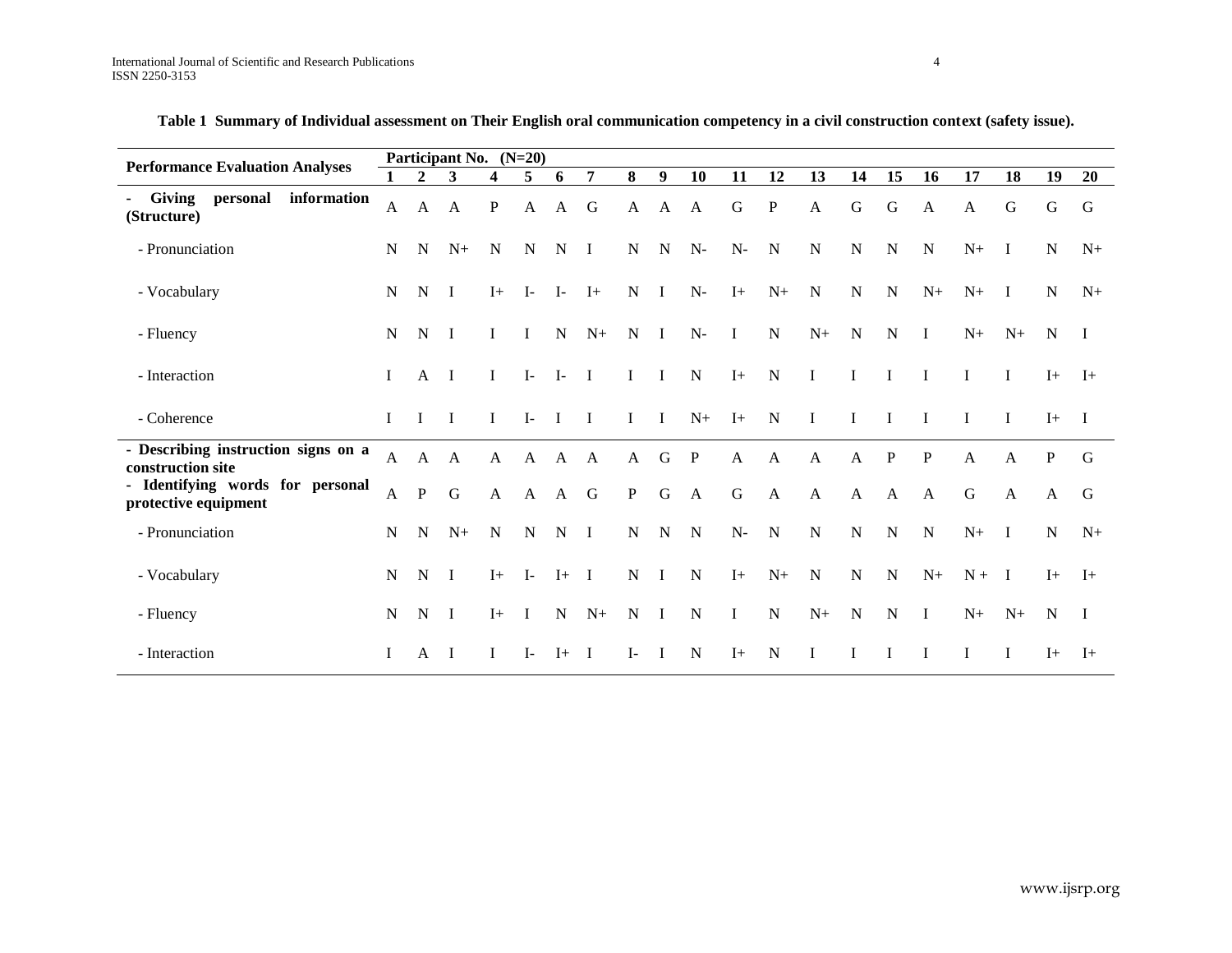**Table 1** (Continued).

|                                                                                                                                                   |                |                              | Participant No. (N=20) |                              |                   |                   |                           |                             |                             |                      |                   |                           |                             |                              |                            |                   |              |                   |                   |              |
|---------------------------------------------------------------------------------------------------------------------------------------------------|----------------|------------------------------|------------------------|------------------------------|-------------------|-------------------|---------------------------|-----------------------------|-----------------------------|----------------------|-------------------|---------------------------|-----------------------------|------------------------------|----------------------------|-------------------|--------------|-------------------|-------------------|--------------|
| <b>Performance Evaluation Analyses</b>                                                                                                            | 1              | $\overline{2}$               | 3                      | 4                            | 5                 | 6                 | $\overline{7}$            | 8                           | $\boldsymbol{9}$            | 10                   | 11                | 12                        | 13                          | 14                           | 15                         | 16                | 17           | 18                | 19                | 20           |
| - Explaining warning signs used on<br>a concentration site<br>Using vocabulary explaining<br>warning signs for safety on a A<br>construction site | $\mathbf{A}$   | $\mathbf{P}$<br>$\mathbf{P}$ | A<br>${\bf G}$         | $\mathbf{A}$<br>$\mathbf{A}$ | A<br>$\mathbf{A}$ | A<br>$\mathbf{A}$ | $\mathbf{A}$<br>${\bf G}$ | $\mathbf{A}$<br>$\mathbf P$ | $\mathbf G$<br>$\mathbf{A}$ | $\mathbf{P}$<br>A    | A<br>$\mathbf{A}$ | ${\bf P}$<br>$\mathbf{A}$ | $\mathbf P$<br>$\mathbf{A}$ | $\mathbf{A}$<br>$\mathbf{A}$ | $\mathbf P$<br>$\mathbf P$ | A<br>$\mathbf{A}$ | A<br>A       | A<br>$\mathbf{A}$ | P<br>$\mathbf{A}$ | A<br>G       |
| - Pronunciation                                                                                                                                   | N              | N                            | 1                      | $\mathbf N$                  | N                 | N                 | $\bf I$                   | ${\bf N}$                   | $\mathbf N$                 | $N-$                 | $N-$              | $\mathbf N$               | $\mathbf N$                 | ${\bf N}$                    | N                          | N                 | $N_{+}$      | $\mathbf{I}$      | $\mathbf N$       | $N+$         |
| - Vocabulary                                                                                                                                      | N              | N                            | $\bf I$                | $I+$                         | $\mathbf{I}$      | $\mathbf{I}$      | $\bf I$                   | $\mathbf N$                 | $\mathbf{I}$                | $\mathbf{N}\text{-}$ | $I+$              | $N+$                      | $\mathbf N$                 | $\mathbf N$                  | N                          | $\mathbf N$       | $N+$         | $\mathbf{I}$      | $\bf{I}$          | $I+$         |
| - Fluency                                                                                                                                         | N              | N                            | I                      | $\mathbf{I}$                 | $I-$              | $\mathbf I$       | L                         | ${\bf N}$                   | $\mathbf{I}$                | $N-$                 | $\mathbf{I}$      | ${\bf N}$                 | $\mathbf N$                 | ${\bf N}$                    | N                          | $\bf{I}$          | $N_{+}$      | $N+$              | $\mathbf N$       | $\mathbf{I}$ |
| - Interaction                                                                                                                                     | L              | A                            | I                      | $\mathbf{I}$                 | $\mathbf{I}$      | $\mathbf{I}$      | I                         | L                           | $\bf{I}$                    | $N+$                 | $I+$              | $\mathbf N$               | $\mathbf{I}$                | I                            | I                          | T                 | $\mathbf I$  | $\mathbf I$       | $I+$              | $I+$         |
| - Coherence                                                                                                                                       | L              | T                            | I                      | $\mathbf{I}$                 | $\mathbf{I}$      | $\mathbf I$       | I                         | I                           | $\bf{I}$                    | ${\bf N}$            | $I+$              | ${\bf N}$                 | $\mathbf I$                 | I                            | L                          | I                 | $\mathbf I$  | $\bf{I}$          | $I+$              | $\mathbf{I}$ |
| - Using phrases/ sentences to explain<br>the circumstances of an accident                                                                         | $\overline{P}$ | $\mathbf{P}$                 | $\mathbf{A}$           | $\mathbf G$                  | A                 | $\mathbf{A}$      | $\mathbf{A}$              | P                           | $\mathbf{A}$                | P                    | A                 | $\mathbf P$               | $\mathbf{A}$                | P                            | A                          | P                 | A            | P                 | P                 | $\mathbf{A}$ |
| - Pronunciation                                                                                                                                   | N              | $\mathbf N$                  | $\bf{I}$               | ${\bf N}$                    | ${\bf N}$         | $\mathbf N$       | $\bf{I}$                  | ${\bf N}$                   | $\mathbf{I}$                | ${\bf N}$            | $\mathbf N$       | ${\bf N}$                 | $\mathbf N$                 | ${\bf N}$                    | $N+$                       | $\mathbf N$       | $N+$         | $\mathbf{I}$      | $\mathbf N$       | $N+$         |
| - Vocabulary                                                                                                                                      | N              | N                            | $\mathbf I$            | $I+$                         | $\mathbf{I}$      | $\bf{I}$          | $I+$                      | ${\bf N}$                   | $\mathbf{I}$                | ${\bf N}$            | $I+$              | $\mathbf N$               | $\mathbf N$                 | $\mathbf N$                  | $N+$                       | $\mathbf N$       | $N+$ I       |                   | $\mathbf N$       | $I+$         |
| - Fluency                                                                                                                                         | $\mathbf N$    | $\mathbf N$                  | $\bf{I}$               | $\mathbf{I}$                 | $\mathbf{I}$      | $\mathbf N$       | $N+$                      | $\mathbf N$                 | $\mathbf{I}$                | ${\bf N}$            | $I+$              | $\mathbf N$               | $\mathbf N$                 | ${\bf N}$                    | $\mathbf{I}$               | $\mathbf N$       | $N+$         | $N+$              | $\mathbf N$       | $\mathbf{I}$ |
| - Interaction                                                                                                                                     | L              | N                            | I                      | $\mathbf{I}$                 | $I-$              | $\mathbf{I}$      | L                         | $\mathbf I$                 | $\bf{I}$                    | ${\bf N}$            | $I+$              | $\mathbf N$               | $\mathbf I$                 | ${\bf N}$                    | $\mathbf{I}$               | $\mathbf N$       | $\mathbf{I}$ | $\mathbf I$       | $I+$              | $I+$         |
| - Coherence                                                                                                                                       | 1              | N                            |                        | <b>I</b>                     | $\mathbf{I}$      | $\mathbf I$       | I                         | 1                           | <b>I</b>                    | $\mathbf N$          | $I+$              | ${\bf N}$                 | -1                          | $\mathbf N$                  | $\bf{I}$                   | N                 | T            | -1                | N                 | $\mathbf I$  |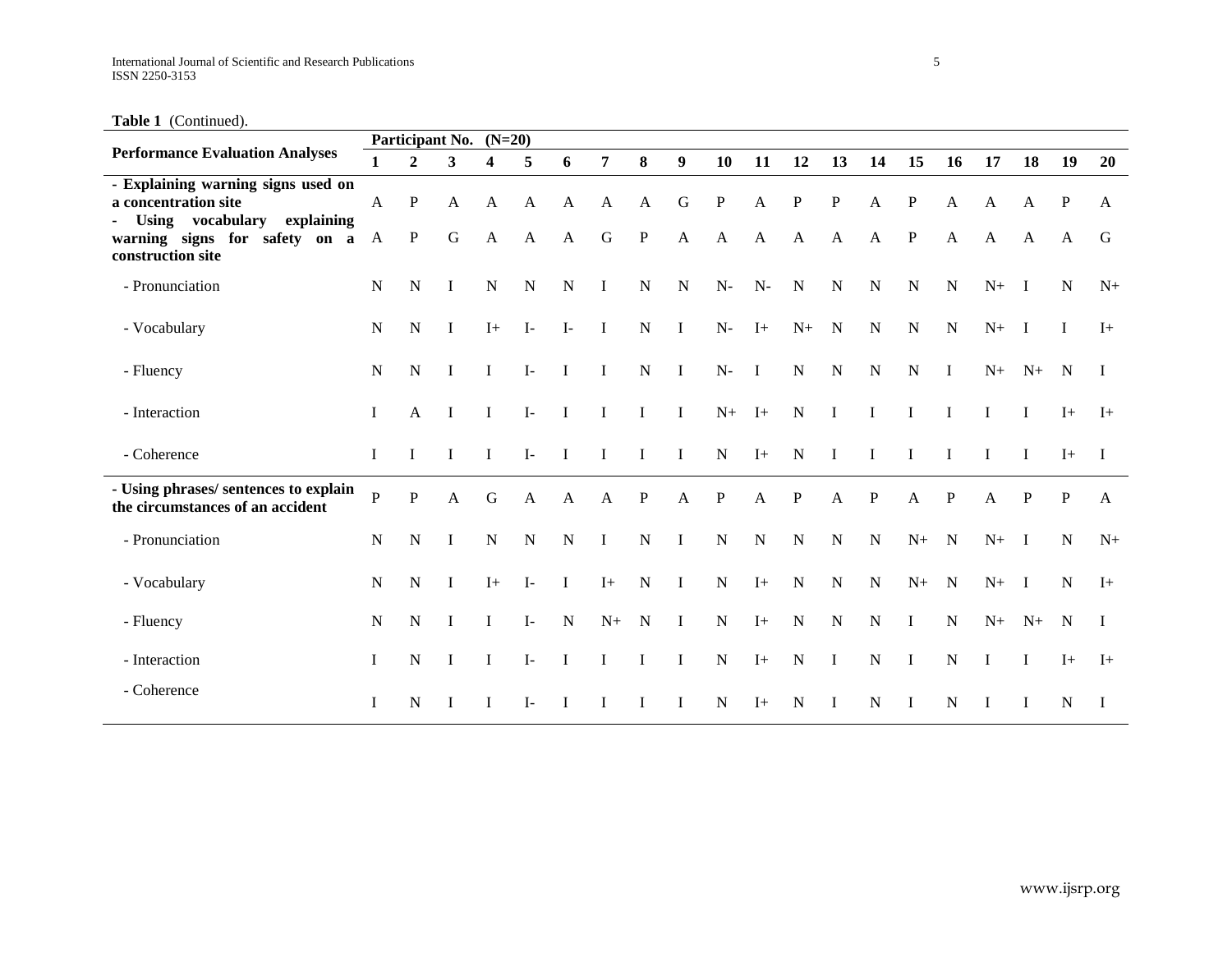Table 1 (Continued).

|                                                                       |              | Participant No. $(N=20)$ |                         |                         |               |                     |                       |                         |             |           |             |               |             |                       |                       |              |             |                |             |              |
|-----------------------------------------------------------------------|--------------|--------------------------|-------------------------|-------------------------|---------------|---------------------|-----------------------|-------------------------|-------------|-----------|-------------|---------------|-------------|-----------------------|-----------------------|--------------|-------------|----------------|-------------|--------------|
| <b>Performance Evaluation Analyses</b>                                | 1            | $\overline{2}$           | $\overline{\mathbf{3}}$ | $\overline{\mathbf{4}}$ | 5             | 6                   | $\overline{7}$        | 8                       | 9           | 10        | 11          | 12            | 13          | 14                    | 15                    | 16           | 17          | 18             | 19          | 20           |
| - Using phrases/ sentences to explain<br>the cause of an accident     | $\mathbf{A}$ | $\mathbf{P}$             | $\mathbf{A}$            | $\mathbf G$             | $\mathbf{A}$  | $\mathbf G$         | A                     | A                       | A           | P         | A           | P             | A           | A                     | $\mathbf P$           | $\mathbf{A}$ | $\mathbf P$ | $\mathbf P$    | A           | $\mathbf{A}$ |
| - Pronunciation                                                       | N            | N                        | $N+$                    | $\bf{I}$                | $\mathbf N$   | $\mathbf N$         | $\bf{I}$              | $\mathbf N$             | $\mathbf N$ | ${\bf N}$ | $\mathbf N$ | ${\bf N}$     | $\mathbf N$ | $N+$                  | $\mathbf N$           | $\mathbf N$  | $N+$        | $\mathbf{I}$   | $\mathbf N$ | $N+$         |
| - Vocabulary                                                          | ${\bf N}$    | N                        | I                       | T                       | T             | ${\bf N}$           | $I+$                  | $\mathbf N$             | $\bf{I}$    | ${\bf N}$ | $I+$        | $\mathbf N$   | N           | $N+$                  | $\mathbf N$           | $N+$         | $N+$        | $\blacksquare$ | $I+$        | $I+$         |
| - Fluency                                                             | ${\bf N}$    | N                        | I                       | $\mathbf I$             | $\bf{I}$      | ${\bf N}$           | $N+$                  | $\mathbf N$             | $\bf{I}$    | ${\bf N}$ | $\mathbf I$ | ${\bf N}$     | ${\bf N}$   | $\bf{I}$              | $\mathbf N$           | $\bf{I}$     | $N+$        | $N+$           | $\mathbf N$ | I            |
| - Interaction                                                         | I            | A                        | I                       | L                       |               |                     | $\mathbf I$           | $\bf{I}$                | $\bf{I}$    | ${\bf N}$ | $I+$        | $\mathbf N$   | T           | I                     |                       | T            | I           | $\bf{I}$       | $I+$        | $I+$         |
| - Coherence                                                           | L            | $\mathbf I$              | I                       | $\mathbf I$             | T             |                     | I                     | 1                       | $\mathbf I$ | ${\bf N}$ | $I+$        | ${\bf N}$     | I           | I                     |                       |              | I           | Ι.             | $I+$        | $\mathbf{I}$ |
| - Making suggestion to prevent the<br>accident on a construction site | A            | A                        | $\mathbf G$             | $\mathbf G$             | $\mathbf{A}$  | $\mathbf G$         | G                     | $\mathbf P$             | ${\bf G}$   | ${\bf P}$ | $\mathbf G$ | ${\bf P}$     | A           | G                     | A                     | G            | $\mathbf P$ | ${\bf G}$      | ${\bf G}$   | $\mathbf{A}$ |
| - Pronunciation                                                       | ${\bf N}$    | N                        | $N_{+}$                 | N                       | ${\bf N}$     | ${\bf N}$           | $\bf{I}$              | ${\bf N}$               | $\mathbf N$ | ${\bf N}$ | ${\bf N}$ - | $\mathbf N$   | ${\bf N}$   | ${\bf N}$             | N                     | $\mathbf N$  | ${\bf N}$   | -1             | ${\bf N}$   | $N+$         |
| - Vocabulary                                                          | ${\bf N}$    | N                        | I                       | I                       | $\mathbf{I}$  | $I-$                | $\bf{I}$              | N                       | $\bf{I}$    | ${\bf N}$ | $I+$        | ${\bf N}$     | ${\bf N}$   | $\mathbf N$           | N                     | $\mathbf N$  | ${\bf N}$   | $\bf{I}$       | ${\bf N}$   | $I+$         |
| - Fluency                                                             | ${\bf N}$    | $N+$                     | $\mathbf I$             | $\bf{I}$                | <b>I</b>      | ${\bf N}$           | $\bf{I}$              | ${\bf N}$               | $\mathbf I$ | ${\bf N}$ | $\mathbf I$ | ${\bf N}$     | ${\bf N}$   | $\bf{I}$              | ${\bf N}$             | $\bf{I}$     | ${\bf N}$   | $N+$           | $\mathbf N$ | - 1          |
| - Interaction                                                         | I            | A                        | I                       | 1                       | I             | $I-$                | $\bf{I}$              | $\bf{I}$                | $\bf{I}$    | ${\bf N}$ | $I+$        | ${\bf N}$     | I           | I                     | $\bf{I}$              | I            | I           | $\bf{I}$       | $I+$        | $I+$         |
| - Coherence                                                           | I            | I                        | I                       | I                       | T             |                     | I                     | Ι                       | $\bf{I}$    | ${\bf N}$ | $I+$        | ${\bf N}$     | Ι           | I                     | I                     | I            | I           | I              | ${\bf N}$   | $\mathbf I$  |
| Performance Score (%)                                                 | 80.<br>5     | 71.<br>8                 | 89.<br>$\overline{c}$   | 87.<br>$\boldsymbol{0}$ | 82.<br>$\tau$ | 87.<br>$\mathbf{0}$ | 89.<br>$\overline{2}$ | 74.<br>$\boldsymbol{0}$ | 91.<br>3    | 71.<br>8  | 89.<br>2    | 69.<br>$\tau$ | 80.<br>5    | 82.<br>$\overline{7}$ | 76.<br>$\mathfrak{2}$ | 78.<br>3     | 80.<br>5    | 82.<br>7       | 80.<br>5    | 91.<br>3     |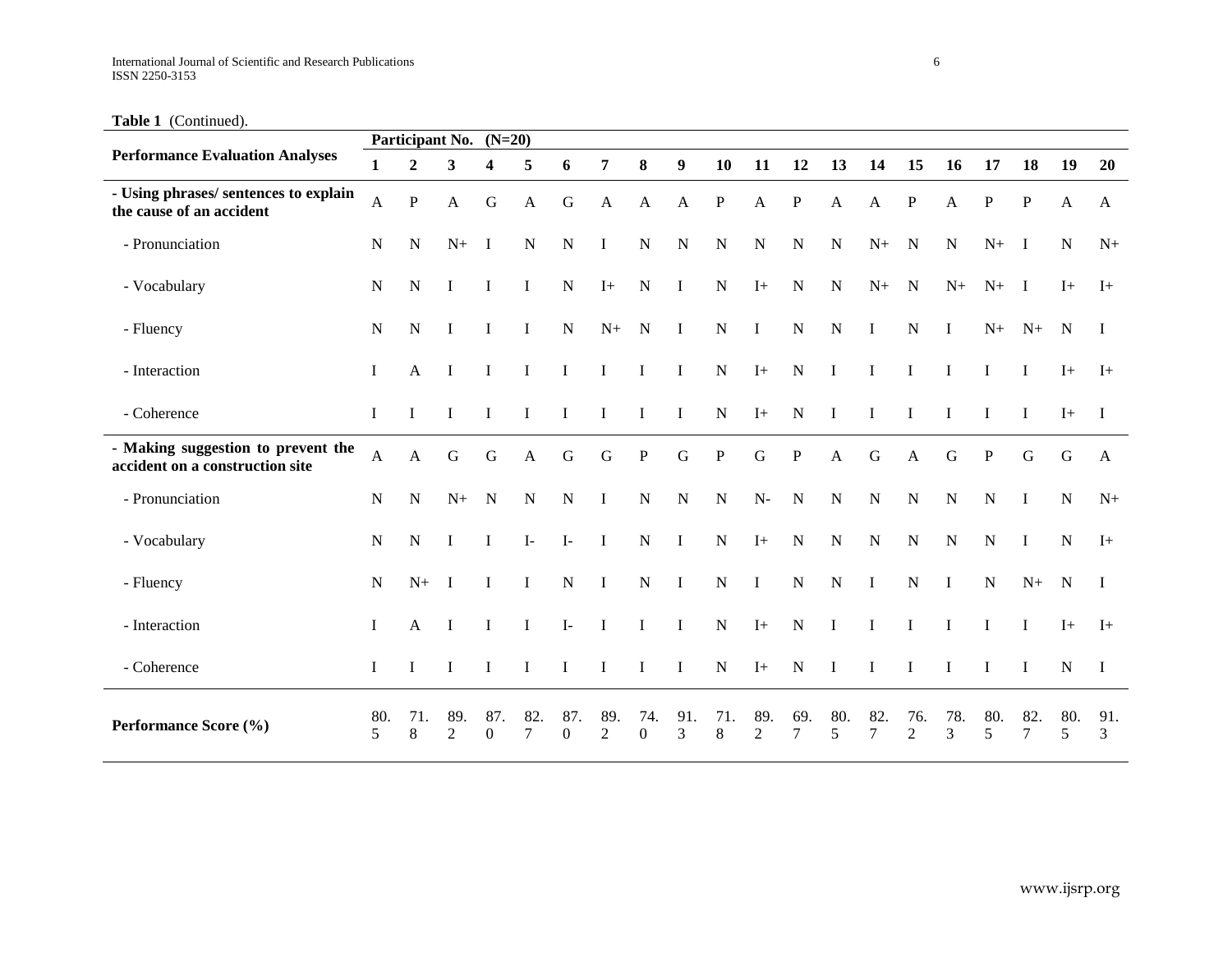| <b>English Oral Communication Competency of Thai engineering students (in Safety Issue)</b> |                                             |                             |                                       |                      |                |                    |                  |                                     |  |  |  |
|---------------------------------------------------------------------------------------------|---------------------------------------------|-----------------------------|---------------------------------------|----------------------|----------------|--------------------|------------------|-------------------------------------|--|--|--|
|                                                                                             | Performance                                 |                             | Levels of competency( $N : I: A: S$ ) |                      |                |                    |                  |                                     |  |  |  |
| Participant<br>No.                                                                          | <b>Evaluation</b><br>Structures/<br>8 tasks | Performance<br><b>Score</b> | Pronunciation                         | Vocab.               | <b>Fluency</b> | <b>Interaction</b> | <b>Coherence</b> | <b>Time of</b><br><b>Completion</b> |  |  |  |
| P.1                                                                                         | 7A/1P                                       | $15/24 = 80.5%$             | ${\bf N}$                             | ${\bf N}$            | ${\bf N}$      | $\bf I$            | $\mathbf I$      | 04.32 min                           |  |  |  |
| P.2                                                                                         | 3A/5P                                       | $11/24=71.8%$               | ${\bf N}$                             | ${\bf N}$            | $\mathbf N$    | $\mathbf{A}$       | I                | 04.03 min                           |  |  |  |
| P.3                                                                                         | 3 G/5 A                                     | 19/24=89.2%                 | ${\bf N}$                             | $\bf I$              | $\bf I$        | $\mathbf I$        | $\bf{I}$         | 03.00 min                           |  |  |  |
| P.4                                                                                         | 3 G/4 A/1 P                                 | 18/24=87.0%                 | ${\bf N}$                             | $I+$                 | $I+$           | $\bf I$            | $\bf{I}$         | 05.26 min.                          |  |  |  |
| P.5                                                                                         | 8 A                                         | 16/24=82.7%                 | ${\bf N}$                             | $I-$                 | $\bf I$        | $I-$               | $I-$             | 04.15 min.                          |  |  |  |
| P.6                                                                                         | 2 G/6 A                                     | 18/24=87.0%                 | ${\bf N}$                             | $I-$                 | $\mathbf N$    | $\mathbf I$        | $\bf{I}$         | 04.15 min.                          |  |  |  |
| P.7                                                                                         | 3 G/5 A                                     | 19/24=89.2%                 | $\rm I$                               | $I+$                 | ${\rm N}+$     | $\bf I$            | $\bf I$          | 05.14 min.                          |  |  |  |
| P.8                                                                                         | 4 A/4 P                                     | $12/24=74.0%$               | $N-$                                  | ${\bf N}$            | $\mathbf N$    | $\mathbf I$        | $\mathbf{I}$     | 06.05 min.                          |  |  |  |
| P.9                                                                                         | $4\ \mathrm{G}/4\ \mathrm{A}$               | 20/24=91.3%                 | ${\bf N}$                             | $\bf I$              | $I-$           | $\bf I$            | $I-$             | 05.23 min                           |  |  |  |
| P.10                                                                                        | 3 A/5 P                                     | $11/24=71.8%$               | $N-$                                  | $\mathbf{N}\text{-}$ | $\mathbf{N}$   | ${\bf N}$          | $N+$             | 04.43 min.                          |  |  |  |
| P.11                                                                                        | 3 G/5 A                                     | 19/24=89.2%                 | $\mathbf{N}\text{-}$                  | $\mathbf{I}+$        | $\bf I$        | $I+$               | $I+$             | 04.18 min.                          |  |  |  |
| P.12                                                                                        | 2 A/6 P                                     | $10/24 = 69.7%$             | ${\bf N}$                             | $N+$                 | $\mathbf N$    | ${\bf N}$          | ${\bf N}$        | 05.12 min                           |  |  |  |
| P.13                                                                                        | 7 A/1 P                                     | 15/24=80.5%                 | ${\bf N}$                             | ${\bf N}$            | ${\rm N}+$     | $\mathbf I$        | $\bf{I}$         | 04.13 min.                          |  |  |  |
| P.14                                                                                        | 2 G/4 A/2 P                                 | 16/24=82.7%                 | ${\bf N}$                             | $N-$                 | $\mathbf{N}$   | $\bf I$            | $\mathbf{I}$     | 04.32 min.                          |  |  |  |
| P.15                                                                                        | 1 G/3 A/4 P                                 | 13/24=76.2%                 | ${\bf N}$                             | $N+$                 | ${\bf N}$      | $\mathbf I$        | I                | 05.59 min.                          |  |  |  |
| P.16                                                                                        | 1 G/4 A/2 P                                 | 14/24=78.3%                 | $N-$                                  | $N+$                 | $\mathbf I$    | $\mathbf I$        | $\bf{I}$         | 04.15 min.                          |  |  |  |
| P.17                                                                                        | 1 G/5 A2 P                                  | 15/24=80.5%                 | ${\rm N}+$                            | $N+$                 | $N+$           | $\bf I$            | $\bf I$          | 04.20 min.                          |  |  |  |
| P.18                                                                                        | 2 G/4 A/2 P                                 | 16/24=82.7%                 | $\bf{I}$                              | $\mathbf I$          | $N+$           | $\mathbf I$        | $\mathbf{I}$     | 05.03 min                           |  |  |  |
| P.19                                                                                        | 2 G/3 A/3 P                                 | 15/24=80.5%                 | ${\bf N}$                             | $I+$                 | $\mathbf N$    | $I+$               | $\bf I$          | 05.55 min.                          |  |  |  |
| P.20                                                                                        | $4$ G/4 A                                   | 20/24=91.3%                 | $N+$                                  | $I+$                 | $\bf I$        | $I+$               | $\mathbf I$      | 08.02 min                           |  |  |  |

| Table 2 Summary of Individual assessment on Their English oral communication competency in a civil construction context |  |
|-------------------------------------------------------------------------------------------------------------------------|--|
| (safety issue).                                                                                                         |  |

G: Good, A: Acceptable, P: Poor, N: Novice, I: Intermediate, A: Advance

 After administered the instruments to participants, their performances in each task were recorded and assessed for their communication competency. Results revealed that individual participant could inform their personal information to serve the purpose of the task and could produce the language outcome as expected results. Before scoring the information, transcribing was done to obtain precise data. The research instrument which consists of pictures of safety context also suits the first objective as it can reflect the informants' competency to their English speech. On the administering steps, results found that most of the participants understood the target tasks and were able to communicate with clear language but their competency varied according to the rubrics proposed in the scoring interpretation process (Good, Acceptable, Poor). This could be confirmed that the instrument is appropriate to measure the language competency in the specific target. The findings also revealed that the utterances of the informants did not go along with the expected words in the checklist of each task, leading to much effort in transcribing steps to get enough details for interpreting. Moreover, the findings also signified that clear established rubrics and descriptors could reflect the English oral communication competency of the target group and could be more reliable than assessing only numbers of expected words or structures in the checklist. The specific language of safety used in this assessment is considered "right" for the objective as it could distinguish the competency of individual student to produce the expected language performance. The hardest part of this study is in the transcribing process due to its complexity of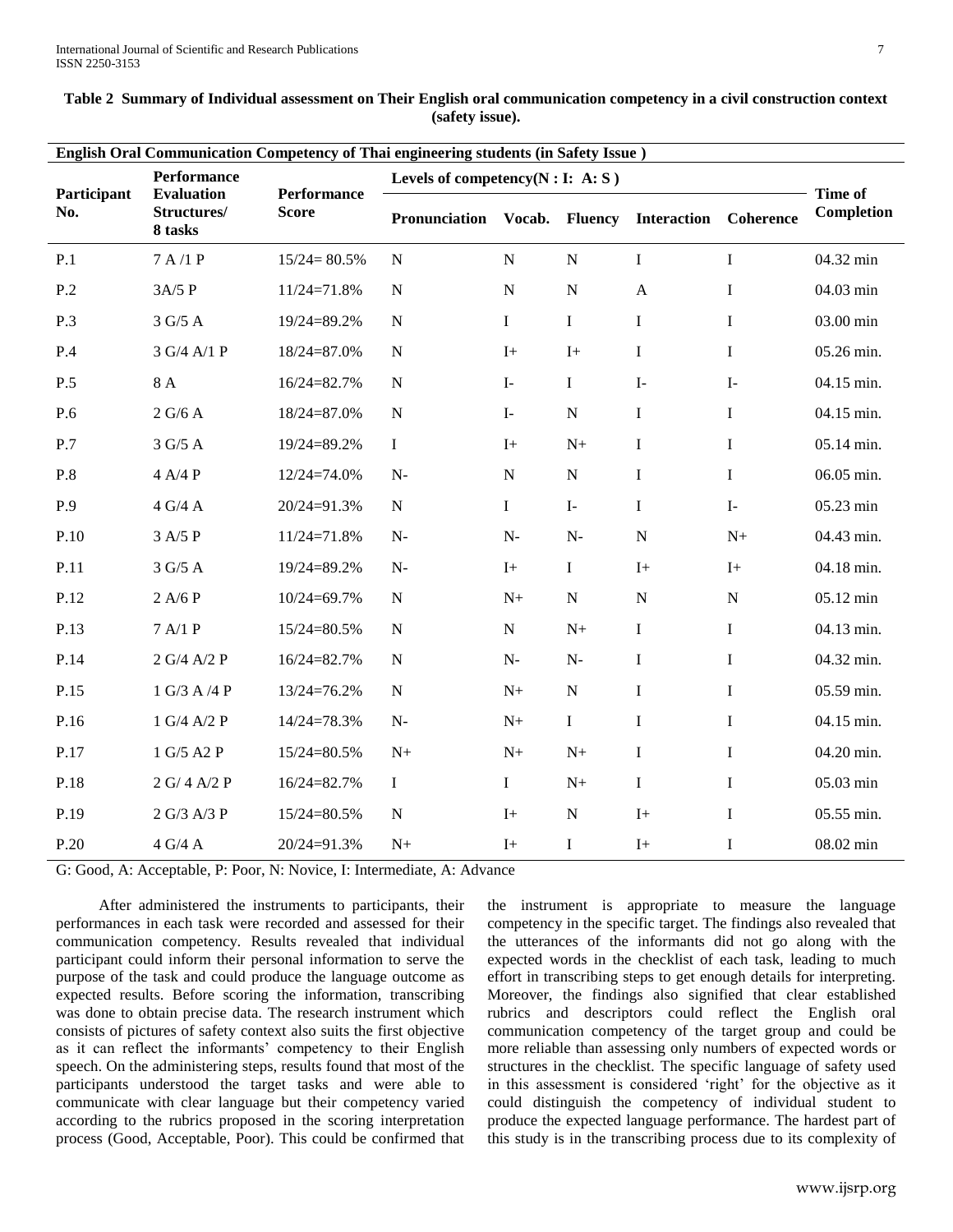speech characteristics which lead to the difficult work of identifying levels of the informants' language profiles.

#### VII. DISCUSSION

 English oral communication competency of the Thai civil engineering students in this research was studied with the proposed tools aiming to assess their ability in the specific language components. By the first instrument, students were ranged at the average level of competency demonstrated from their performance but in the real workplace, their English oral communication competency are stated at average to low quality as similar to other countries in ASEAN (Yin, 1988; Gordon, 2002; Orsi and Orsi, 2002; Riemer, 2002; Cowling, 2007; Yasin *et al*., 2010). Significant errors mostly found as grammatical errors when giving personal information and describing situations of accidents showed the lack of knowledge of basic structures in English. But, with the pictures of specific context like safety equipment and signs used in the construction workplace, students showed an acceptable level of communication with the application of their schema knowledge even though they made errors in structures and lack of vocabulary in some specific tasks. This finding demonstrated that pictures representing vocabulary needed in the field of their workplace with the target language could be important stimulus for English oral competency improvement. Tratnik (2008) has mentioned that special lexical, semantic and syntactic characteristics of technical language with communicative function enable people in a professional field to convey the meaning more specifically. Therefore, the teaching of English for specific purposes should be good enough for developing communicative strategies for non-native speakers. Considering on the details of this finding, in term of pronunciation the participants made mistakes frequently are the omission of the final sounds and giving wrong pronunciation which may come from different language systems. Teaching the system of English pronunciation to provide the ground knowledge for pronouncing correct vocabulary and pointing out the differences of pronunciation in Thai and English language systems can help develop the students" oral competency though it may take long time to reach the goal.

 The second finding showed the appropriateness of the tool to measure the English oral language communication competency of the target group. Results indicated that students appeared to perform adequate performances to be assessed as expected tasks given in the instrument. Moreover, data obtained from the informants can answer the required language components with the "task specifications "and "task content" constructed on the criteria of ESP. performance assessment (Bachman and palmer, 1996; Douglas, 2000)With the scoring steps, the tools in the second set of the instrument are considered to be appropriate for this evaluation based on criteria of scoring performance (ACTFL, 1999, Brown, 2004, CEFR, 2011) as it provides the rating scale rubric to evaluate explicit aspects of the participants" language competency and the descriptor rubric for raters to work on addressing levels consistently.

 The English oral communication competency of the Thai engineering students was identified ranging from Novice to Intermediate levels with the established instrument proposing to justify its appropriateness. The study showed the satisfied results as the first tool included task specifications and task content to draw out specific information to be measured while the second set of the instrument involving scoring process can provide rating systematically. The language profiles obtained from the study are valuable sources for improving the quality of Thai learners.

## IX. IMPLICATIONS AND RECOMMENDATION

 The findings from the assessment showed low levels of English oral communication competencies of the RMUTTO final year civil engineering students. This implies defects in the stages of ESP process in the institute. To develop the English oral competency of the students, there should be a revision of all factors related to the teaching and learning. For example, there should be more research on the need of workplace, revising English courses taught in the faculty including implementing new courses focusing on English oral communication with the competency-based teaching approach (Auerbach, 1986) and competency –based assessment (Brown, 2004).

 Researching on developing standard assessment of English oral competency is recommended, similarly to the development of rating systems for teachers to produce the instrument which could signify the competencies of the assessed students. Factors affecting errors found in each task are interesting research topics to be further investigation. In addition, problems obtained from the results could be employed for upgrading the quality of Thai learners depending on their lacking in the market requirement. Issues of differences in cultures, language structures, articulation and other differences between English and Asian languages (Thai, in particular) that may cause problems of oral communication competency in English of Thai engineering students are recommended for further studies. Conducting research on comparing levels of English Oral Communication Competency of Thai civil engineering students with civil engineering students in other countries, ASEAN and ASEAN  $+$  3, in particular, are also recommended. Learning from each other can be a way to stimulate and prepare Thai students to be ready to improve their competencies in order to be quality members of the ASEAN community in the near future.

#### ACKNOWLEDGEMENT

 The author would like to express her gratitude to the faculty of Engineering and Architecture, Rajamangala University of Technology, Tawan-Ok (RMUTTO) for the funding of this research.

#### **REFERENCES**

[1] ACTFL. 1999. The ACTFL Proficiency Guidelines - Speaking (Revised 1999). Yonkers, NY: American Council on the Teaching of Foreign Languages.